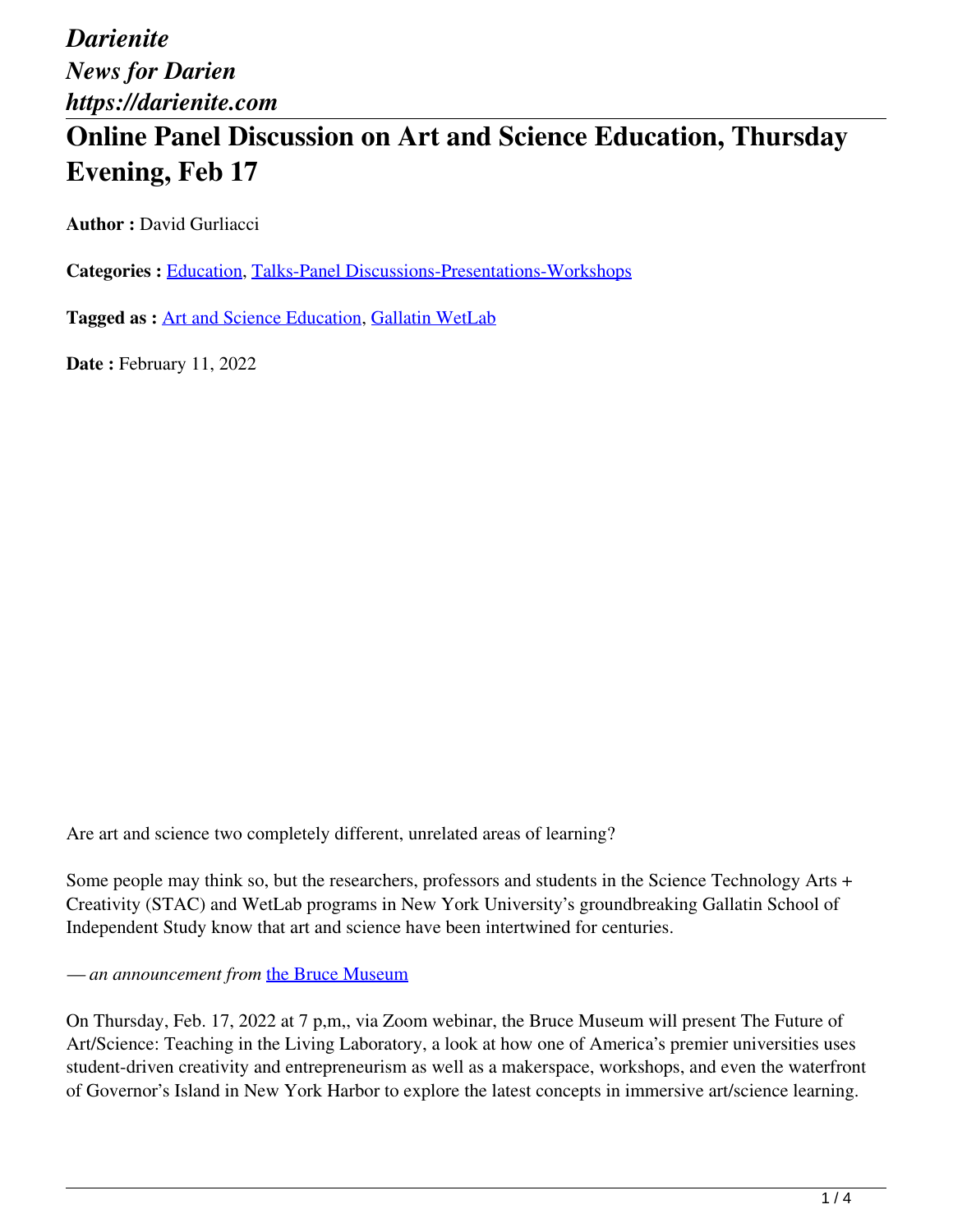Speakers will include three NYU professors (Cyd Cipolla, Ph.D., associate director of science, technology, arts and creativity and administrative director of the **Gallatin WetLab**; Karen Holmberg, Ph.D., scientific director of the Gallatin WetLab; Eugenia Kisin, Ph.D., artistic director of the Gallatin WetLab).

Also on on the list of speakers are three current students and/or alumni: (Troy Gibbs-Brown, environmental arts theorist; Annick Saralegui, scholar of regenerative futures; and Blair Simmons, adjunct faculty, Interactive Telecommunications and Interactive Media Arts programs, NYU Tisch School of the Arts).

Bruce Presents co-producer and NYU Gallatin alum Leonard Jacobs will moderate the event.

### *If You're Attending ...*

*To join this online, live-streamed Zoom webinar, visit the* Bruce Museum website *and click on the Reservations button to sign up. Tickets are free for Bruce Museum Members; \$20 for non-members.*

"It's so exciting to encounter a group of people in a university setting who are exploring the latest concepts in immersive art/science learning with such a gift for experimentation and discovery," said Bruce Museum Chief Operating Officer and Managing Director Suzanne Lio.

"The STAC program at NYU is really the definition of interdisciplinary, sitting at the crossroads of science, technology, arts and creativity as it cultivates and shapes the next generation of innovative artists and scientists."

#### **Panel Discussion Members**

**Cyd Cipolla** is a scholar of women's, gender, and sexuality studies, with a focus in intersectional feminist theory and radically inclusive, accessible, queer technoscience.

Her writing has appeared in the Journal of Medical Humanities, Journal of the History of the Behavioral Sciences, the Routledge Handbook of Neuroethics and Women's Studies, an Interdisciplinary Journal. She is a coeditor of Queer Feminist Science Studies (UW Press, 2017). Cyd founded the Dismantle series, a program promoting meditation on material and philosophical meanings of disassembly which is entering its third iteration this year with Dismantle/Co-Create.

She teaches courses and mentors student research in art-science tinkering, feminist, queer, indigenous and anti-racist science studies, and the ethics of artificial bodies and minds, as well as overseeing Gallatin's entrepreneurial project funds. Cyd is always and forever interested in pedagogy at the intersection of science and the humanities, breaking down the boundaries between crafting and engineering, and facilitating playful engagements between human and non-human machines.

**Troy Gibbs-Brown** is an artist and ecological researcher, investigating the human relationships to the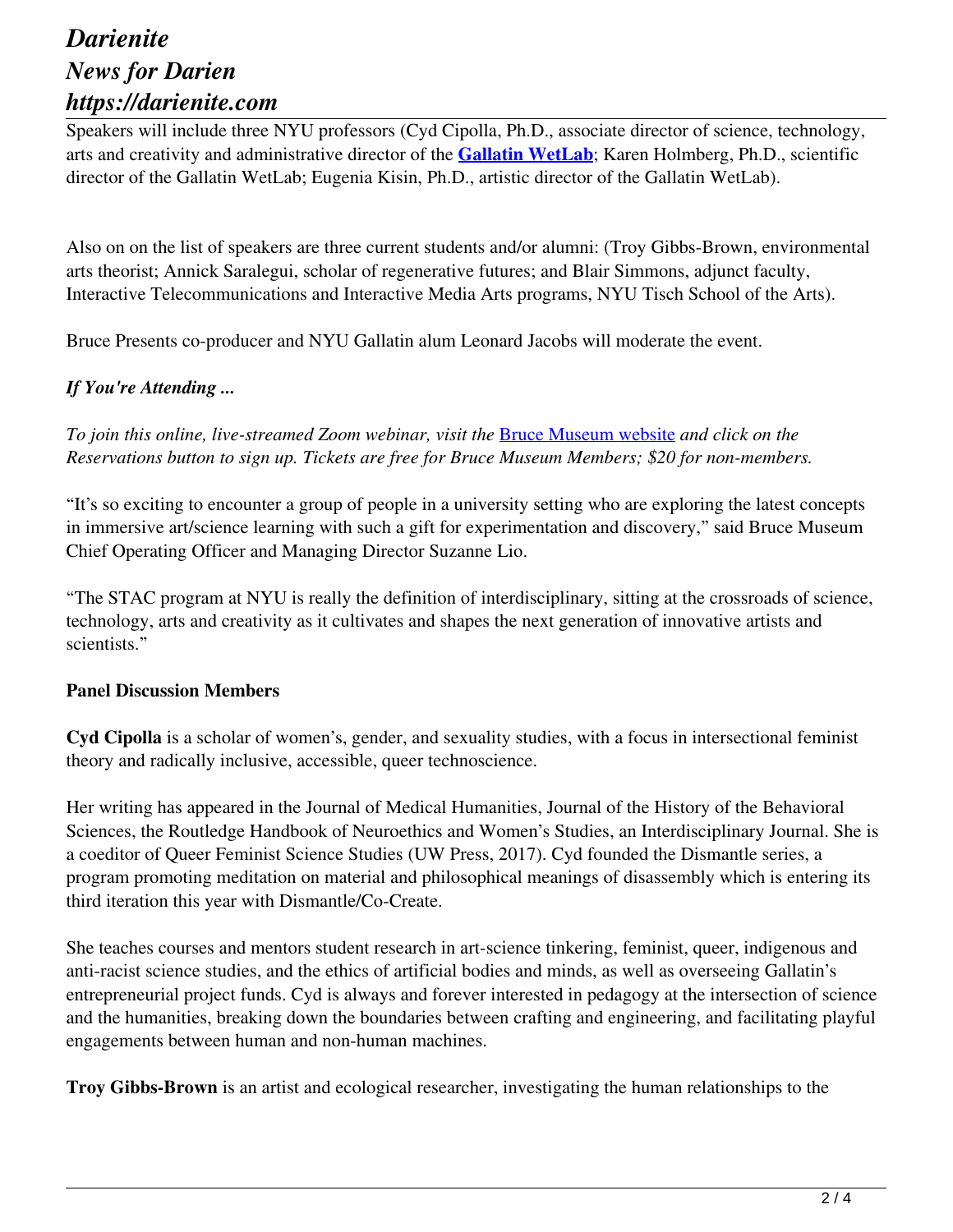environment. Troy's work intersects with disciplines such as ecosystem forecasting, art theory and curatorial studies, ethics and philosophy, and urban greenery maintenance.

His research aspirations reside in marine and Arctic systems and their interactions with remote regions. He is particularly interested in amplifying the environmental knowledge of indigenous and other marginalized populations to unify the human perception of the natural world. In 2021, Troy conducted independent undergraduate research on Hudson River habitat suitability, as well as a co-curated digital exhibition on experiences with climate crises.

**Karen Holmberg** is an archaeologist who specializes in volcanic contexts to examine the long-term experiences humans have had with environments that change unpredictably.

She is interested in how the past can aid understanding of the environmental challenges and crises of the 21st century, particularly in the Global South. Holmberg received her Ph.D. from Columbia University after which she taught at Brown and Stanford Universities.

Her doctoral work was funded by Fulbright, Mellon, and Wenner-Gren awards. She is the recipient of awards including a Creating Earth Futures award from the Geohumanities Centre of Royal Holloway University and the Leverhulme Trust, Make Our Planet Great Again award to collaborate with the Laboratoire de Géographie Physique at the Panthéon-Sorbonne in Paris, and the This is Not a Drill award through the NYU-Tisch Future Imagination Fund that utilizes public pedagogy to address the intractable social problems of the climate emergency through technology, the arts, and critical thinking.

Some recent science outreach activities include an appearance as a volcano expert on a new Disney+ game show for children that teaches science and critical thinking skills, The Big Fib; an immersive art-science piece, Double-Sided Immersion, at ZKM gallery in Karlsruhe, Germany as part of the 'Critical Zones' exhibition (May 2020 to January 2022) curated by Bruno Latour and Peter Weibel; and co-directorship of the New York Virtual Volcano Observatory on Governors Island as Earth science outreach.

Holmberg currently directs interdisciplinary field projects examining past environmental changes and future volcanic risks on coastlines in Patagonia (Chaitén, Chile) and near Naples, Italy (Campi Flegrei); closer to home, she researches the radically transforming past and future coastlines of New York City.

**Eugenia Kisin** is an assistant professor of art and society whose research and teaching on Indigenous contemporary art foregrounds decolonization and environmental justice in the United States and Canada. Kisin's forthcoming book, Aesthetics of Repair, considers art's role in contexts of reparation and transitional justice.

A visual anthropologist by training, she is editor of film and exhibition reviews at Visual Anthropology Review, and teaches interdisciplinary "slow looking" methods in art history and cultural anthropology. She is also co-director of A Museum for Future Fossils, a transnational field school for curating and education on environmental issues in collaboration with community knowledge holders.